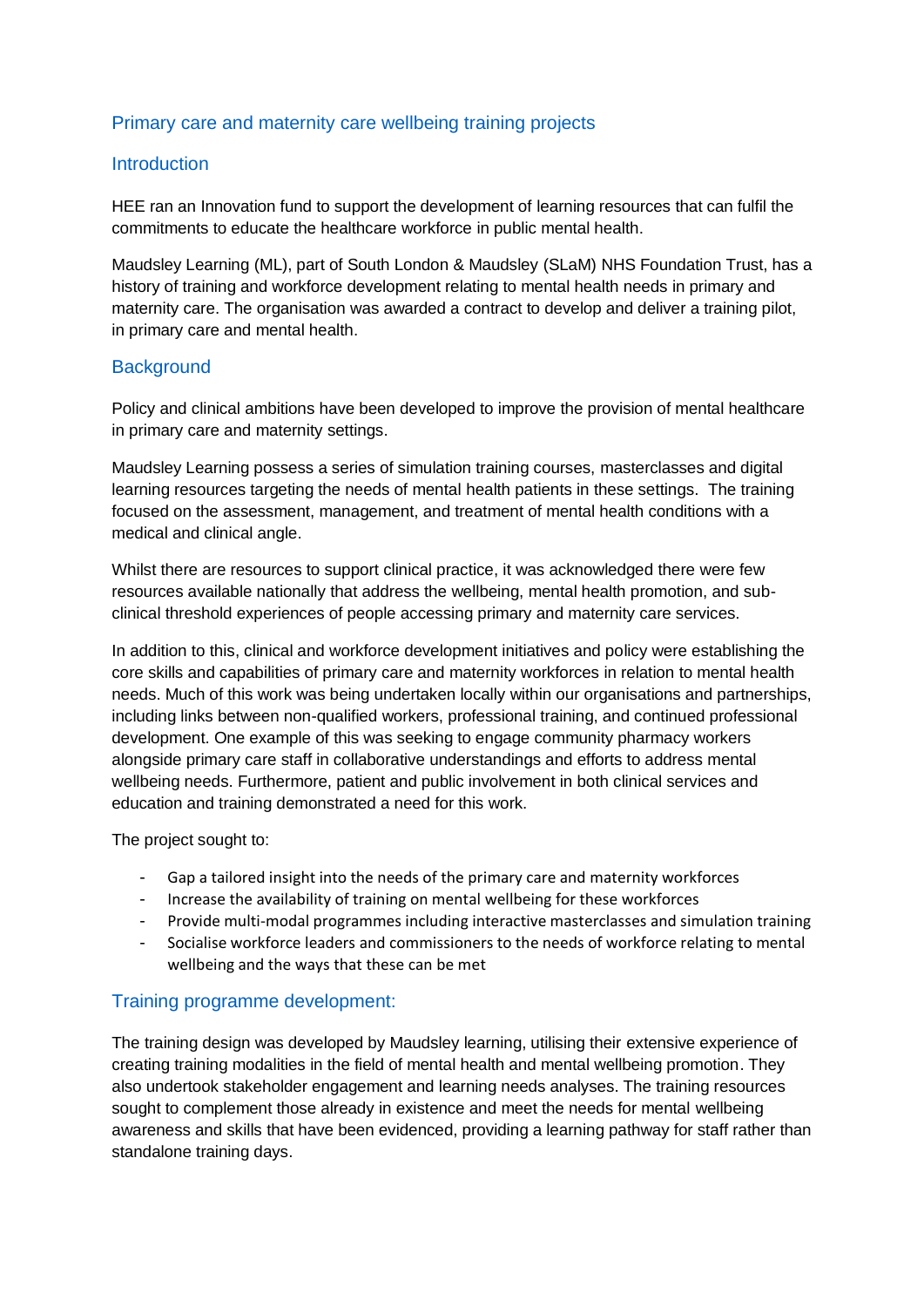# Training methods

Training was delivered through two one-day in person simulation training courses, one newly designed online simulation training course, and two re-designed online Masterclass training days. Broadly, the masterclasses focused on core topics in mental wellbeing awareness and promotion, while the simulation training focused on translating knowledge into practice.

Using multiple modalities for delivery had significant benefits for learners and helped to maximise retention of information and skills development. Evidence suggests that learners retain a small amount of information when training is delivered didactically, while using several modalities of training can ensure that varied learning styles are met and that training remains engaging and effective in improving practice.

### Masterclass training

Trainees were involved in a full-day online Masterclass. The training included didactic teaching, large and small group discussions, exercises, case studies, video and multi-media content, and reference materials to use in work settings. The courses were delivered by two facilitators who have both clinical and educational backgrounds, were significantly involved in the development of the training programme and have experience of mental health promotion training and clinical services. Additional subject matter experts contributed to specific parts of the training days. Masterclasses were developed with service user input from SLaM's lived experience network to ensure their experience and perspective was accurately portrayed in terms of experience of mental health and clinical services.

# Simulation training

Participants were involved in a series of simulated scenarios focusing on the identification of a variety of mental health and wellbeing needs. This included both prevention of mental health conditions and awareness of mental wellbeing. Mental Health conditions was addressed with early identification and prevention in mind, while mental wellbeing was addressed with taking positive action in mind. Simulated scenarios used professional actors who have been trained by service users to provide as realistic an experience as possible in supporting the translation of learning into practice.

Structured and reflective debriefs followed each scenario to allow participants to learn positively and constructively from the experience within a safe learning environment. Psychological safety is paramount in simulation training, so that learners do not feel like their performance is being criticised or assessed. Furthermore, simulation training provides an important platform where trainees can put knowledge into practice in a safe learning environment without direct patient contact and interaction with direct colleagues.

Simulation training design involved experienced clinical educators working in our award winning dedicated mental health simulation centre, as well as our lived experience representatives, and subject matter experts on mental health, maternity, pharmacy and primary care.

## Aims and objectives

These projects sought to develop training programmes of complementary resources for mental health promotion skills for primary care / community pharmacy and maternity care workforces,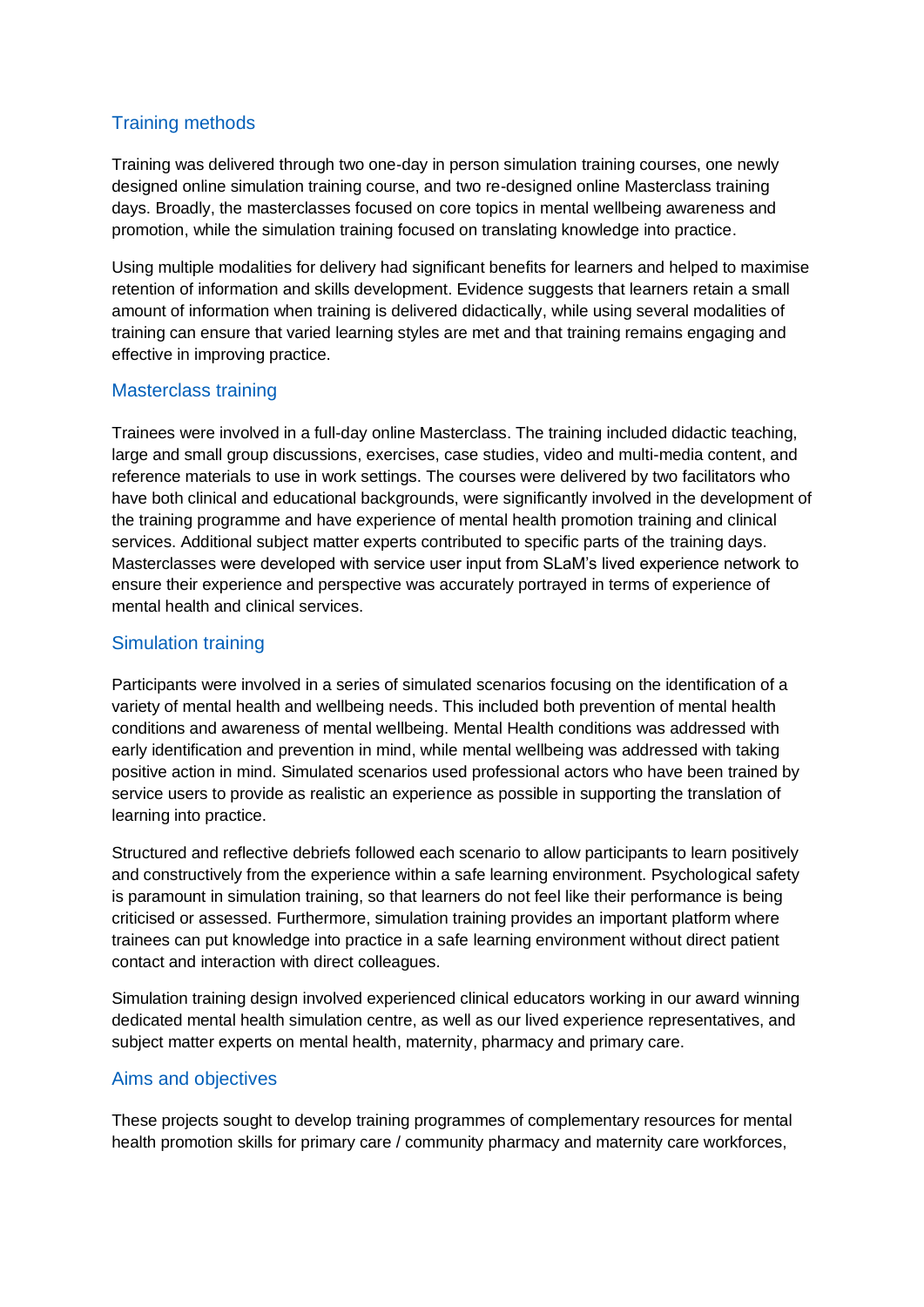and subsequently deliver the training resources to meet learners' needs through simulation training and masterclasses.

### Overall achievements and critical success factors

- 1. Improvements to clinical care and practice, aiming to support the wellbeing of patients in primary and maternity care, evidenced by the testimonials and feedback.
- 2. The professional development of nearly 100 staff was supported through these projects (with the potential to reach many more), with subsequent benefits passed on to patients and clinical teams;
- 3. The potential to reach many more staff is based on the creation, piloting, and refinement of a multi-modal series of courses to support wellbeing in primary and maternity care. These courses have already been commissioned to be delivered subsequently and will continue.
- 4. System engagement has been a positive outcome of these projects, particularly across our local regions, bringing together various professions, organisations, and partnerships to collaborate on this work. One example would be collaborative working across pharmacy, primary care workforce leads, and our educators based in secondary care.
- 5. These projects have helped to raise the profile of public mental health in critically important healthcare services, supporting increased dialogue and reflection on the role of health promotion and wellbeing activities within healthcare services.
- 6. Finally, in responding to the Covid-19 pandemic, the team made significant and internationally leading strides in delivering interactive and experiential online learning, including the use of live simulated patients during training. This work has been recognised through the acceptance for publication of journal articles detailing progress and learning.

Examples of feedback from participants across the training courses:

*"This was a very helpful course to assist me in undertaking mental wellbeing consultations …. it has given me confidence to pursue and empower patients in the clinic I offer."*

*"Case study and reflection was useful - nothing was unhelpful. Personal experience is powerful so [the lived experience] contribution at the end was great."*

*"Evidenced based material, videos and questions in the small group was very useful I was able to identify areas to improve in my assessments."*

*"First zoom full day course, enjoyed it, well presented and knowledgeable team, videos and questions were excellent learning tool. Excellent signing up for your upcoming motivational interviewing and more courses, looking forward. Will share with my colleagues. Thank you."*

The critical success factors behind project achievements are many, but most significant among them include: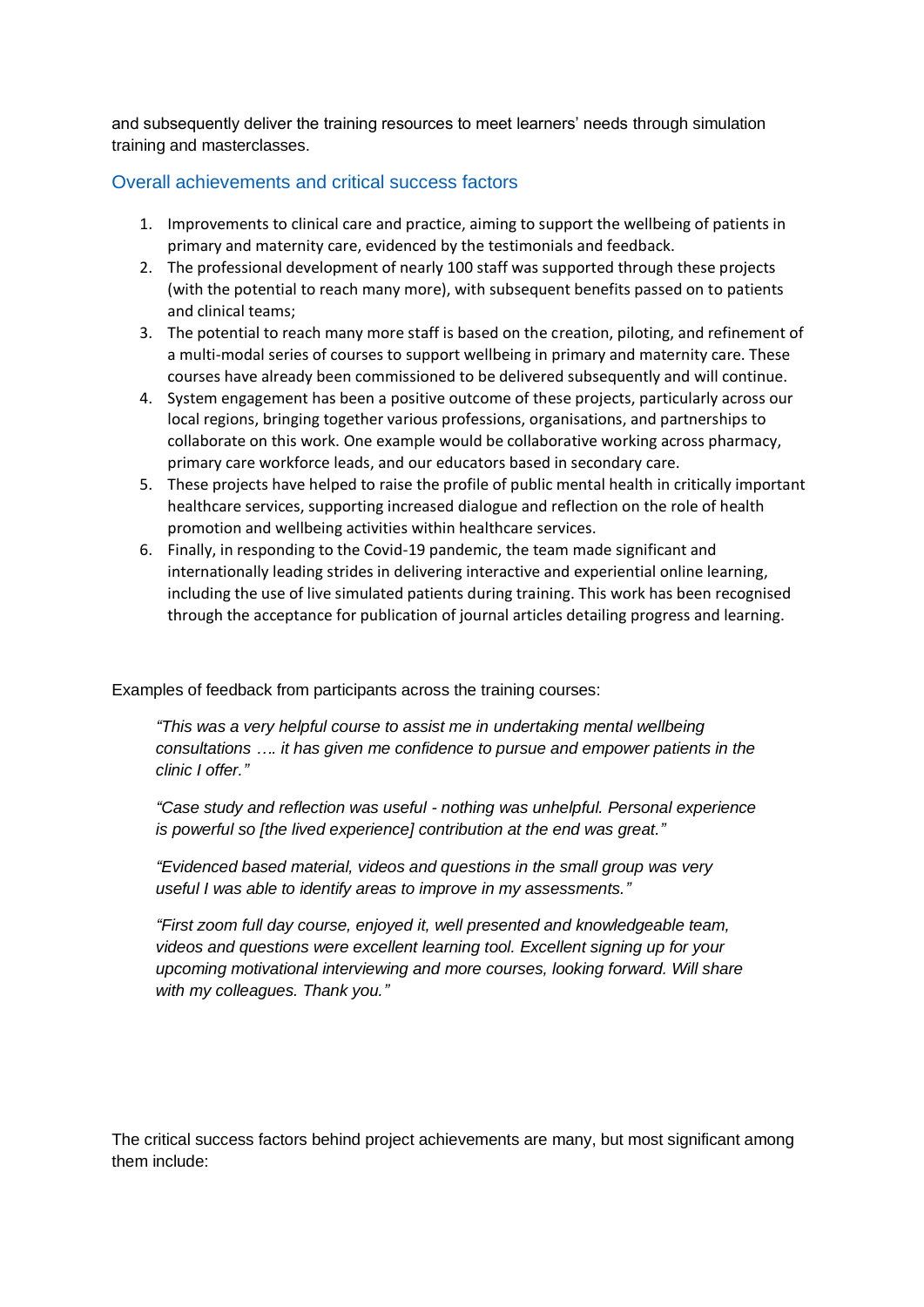- 1. Accessing existing organisational infrastructure and management process aimed at producing innovative and interactive training courses that support development of health workforces, particularly in regards to mental health.
- 2. Mobilisation of a skilled, diverse, and cohesive team working towards a shared mission of improving mental health, who were able to quickly respond to the needs of the project including during rapidly evolving circumstances.
- 3. Flexibility and support from commissioners, including in response to the pandemic as well as stakeholder engagement and communications, were essential.
- 4. Finally, the openness to learning new approaches and prioritisation of accessing training to improve care are critical features of the population of workers attending our courses, driven by the desire to improve the health of others.

## Delivered outcomes

#### For trainees

The quantitative and qualitative data collected and analysis are part of these projects. It demonstrated multiple learning outcomes, as well as unanticipated areas of improvement and development. These included increased knowledge or wellbeing and associated approaches, confidence in new ways of working, skills for addressing wellbeing with patients (e.g. communication tools), attitudes towards the importance and values of wellbeing and its place within health services, awareness and access to resources that can be used in practice, and motivation to try new approaches when working with patients. Additional evidence pointed to benefits for trainees in relation to connecting with and learning from peers, other professions, and building positive educational experience of simulation training and online learning.

#### For patients

Findings from data analysis suggest that patients will benefit from the attitudinal and behaviour change of health workers attending the training. This was evident in the domains of signposting patients to wellbeing support and activities, including access to existing resources, as well as understanding the experience of patients (e.g. through clinical case vignettes and simulated scenarios).

#### Wider community

We believe that the wider health community has and will continue to benefit in various ways, including:

- 1. The continued availability of training materials and resources
- 2. System engagement and collaboration across professions and organisations
- 3. Training participants have reported cascading their learning to colleagues and teams as well as seeking out further training in this area
- 4. Increased dialogue around wellbeing and public mental health
- 5. The learning from these projects, particularly around digital delivery and the course content, will be used to influence other courses.

Value for money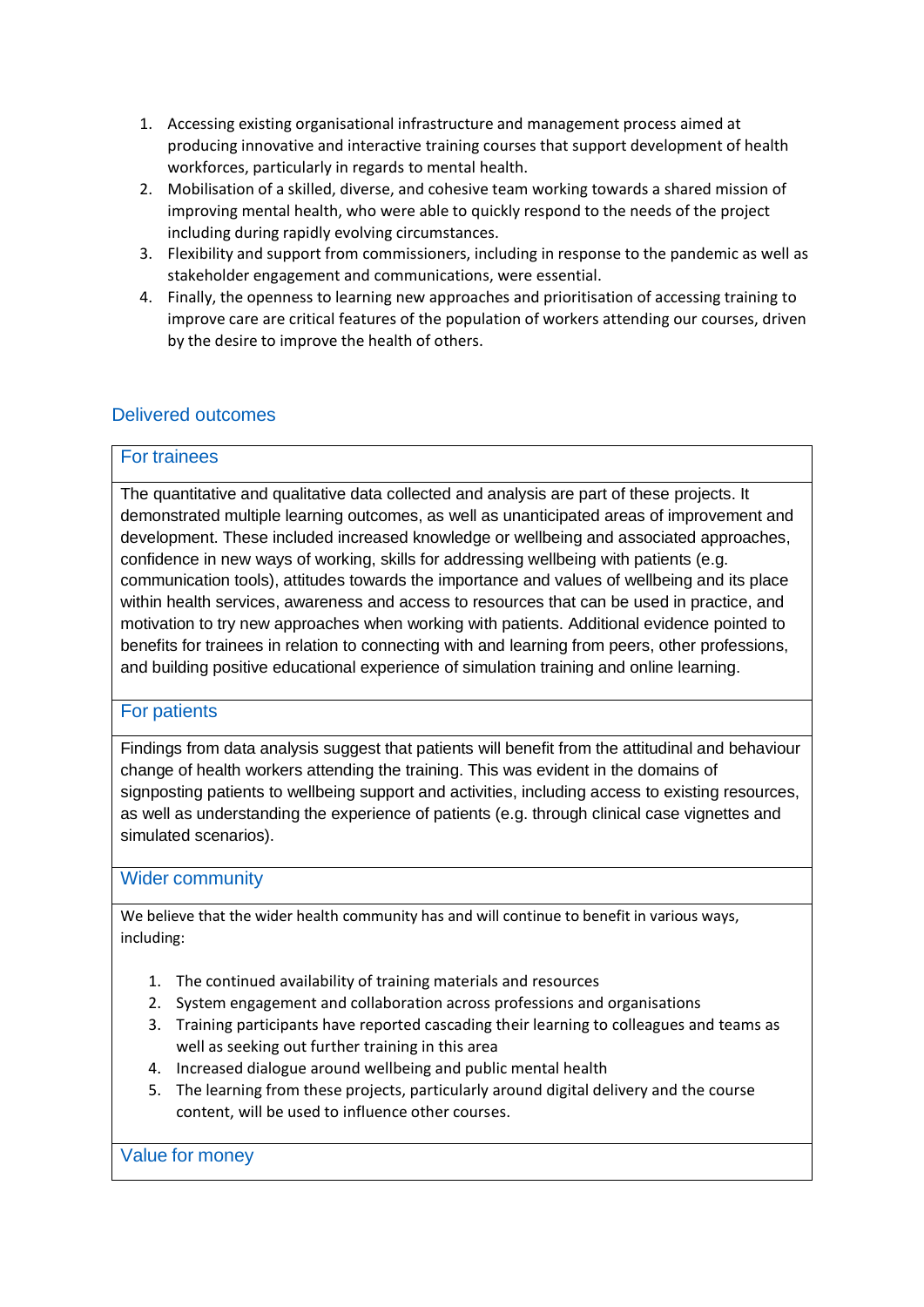Importantly, the development of these courses has been funded, meaning that they can be commissioned and run more cost effectively in future. Adaptation to online training delivery can increase accessibility, enable regional dissemination of learning, as well as reducing fixed costs required for venue hire, travel etc. The increased focus on wellbeing and health promotion in primary care and maternity care (due to the nature of these fields) has significant potential for economic benefit through improving the way care is delivered.

## Recommendations

Innovative and forward-thinking approaches to interactive online delivery of simulation training in particular were developed during this project. This has been of significant benefit to continuing workforce development activities during and beyond the covid pandemic.

Tailoring and framing of teaching wellbeing content to clinicians and considering how this can fit into clinical pathways and care. The content developed and further resources mapped will be of major benefit in subsequent training activities.

Multiple, complementary learning experiences (i.e. a Masterclass followed by simulation training), based on evidence from participants attending multiple sessions and commenting on how this provided the opportunity to translate learning into practice.

The critical enablers:

- 1. Appropriate stakeholder engagement with workforce leaders, commissioners, influencers, e.g. Training Hubs, CCG/ICSs, and individual practices and surgeries for primary care training
- 2. Prepare for multi-disciplinary, interprofessional training bringing multiple groups together enriches the learning experience and mirrors clinical realities
- 3. Service users at the heart of the projects whether this is service user involvement in the training itself, or basing learning discussions around case studies, the training must locate patients at the centre
- 4. Facilities, in person or online whether a simulation training course or Masterclass, in person or online, the learning environment must be created and tested to ensure that learning activities can run successfully, e.g. using simulated patients in live online training, or ensuring that clinical case videos function well
- 5. Evaluation skills, both in determining the local needs and evaluating the impact of the training, are helpful skills throughout.

## Sustainability and adoptability

These courses have now been developed and will be sustainably available via Maudsley Learning. Additionally, all course materials are available to anyone interested in accessing them and can be shared widely. This content is available directly from Maudsley Learning, who will continue to manage this project and its outcomes.

ML used the piloting and evaluation process to refine the courses for future delivery, also learning wider lessons about training delivery and the experience of training participants, e.g. accessing live online interactive training. This learning has been shared with two academic